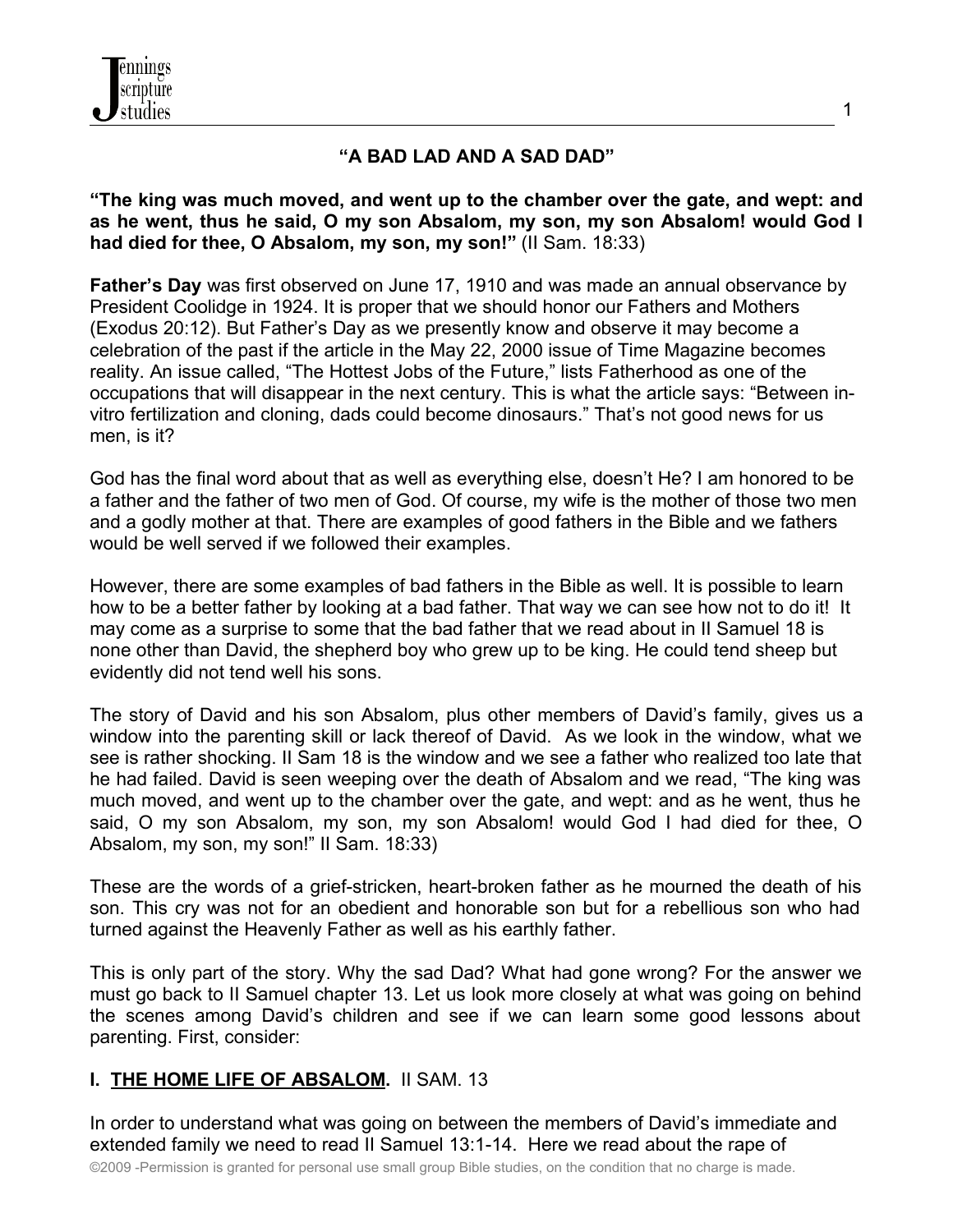Absalom's sister Tamar, by her half brother, Amnon. From that day, Absalom plotted to kill Amnon: "And Absalom spoke to his brother Amnon neither good nor bad. For Absalom hated Amnon, because he had forced his sister Tamar." (II Sam.13:22)

The plot thickens and the plot sickens! We fast forward to verses 28 and 29: "Now Absalom had commanded his servants, saying, Mark ye now when Amnon's heart is merry with wine, and when I say unto you, Smite Amnon; then kill him, fear not: have not I commanded you? be courageous, and be valiant. And the servants of Absalom did unto Amnon as Absalom had commanded. Then all the king's sons arose, and every man gat him up upon his mule, and fled."

"Every man gat him up upon his mule, and fled." A brave mob of murderers! David's son and his servants are all guilty of murder. I said "guilty" – there was an awareness of wrong-doing for they all ran including Absalom for we go on to read, "So Absalom fled, and went to Geshur, and was there three years. And the soul of King David longed to go forth unto Absalom..." (vs.38,39).

David wanted to go to Absalom, but he did not go! Was he too busy at the office? Was his excuse, "I'm just too busy, I have so much to do running the affairs of government?" Of course David was exercised about what had taken place in his family, who would not be? But David was not outgoing in his love toward Absalom. The best he could manage to do was become angry and we read, "But when King David heard of all these things, he was very angry." (v.21) That's all – he was just angry. As far as the biblical record is concerned, David did nothing to rebuke or discipline his son. What was David's inaction saying to his other children? To the citizens of his kingdom?

That is not the only glimpse we get into the family of David. We get another view inside the home I Kings 1:5-6 **-** "Then Adonijah the son of Haggith exalted himself, saying, I will be king: and he prepared him chariots and horsemen, and fifty men to run before him. And his father had not displeased him at any time in saying, why hast thou done so? and he also was a very goodly man; and his mother bore him after Absalom."

Here is another of David's sons and he is guilty of sedition – stirring up rebellion against the government of his father! And David did not confront him! He seemed to let Adonijah have his own way. Later Adonijah became such a menace to society that Soloman ordered him killed. So here we have a rape, a murder and sedition in the same home.

David was a great King but here we get a sad glimpse of him as a father. Discipline seemed to be totally lacking in David's home. Perhaps now we can understand better David's bitter lament, "O my son Absalom, my son, my son Absalom! would God I had died for thee, O Absalom, my son, my son!"

Here is a home that apparently had little or no discipline exercised in it. Discipline is so very important and Fathers would do well to heed the scriptural teaching about discipline in raising children. What, in a nut-shell, does the Bible say about discipline?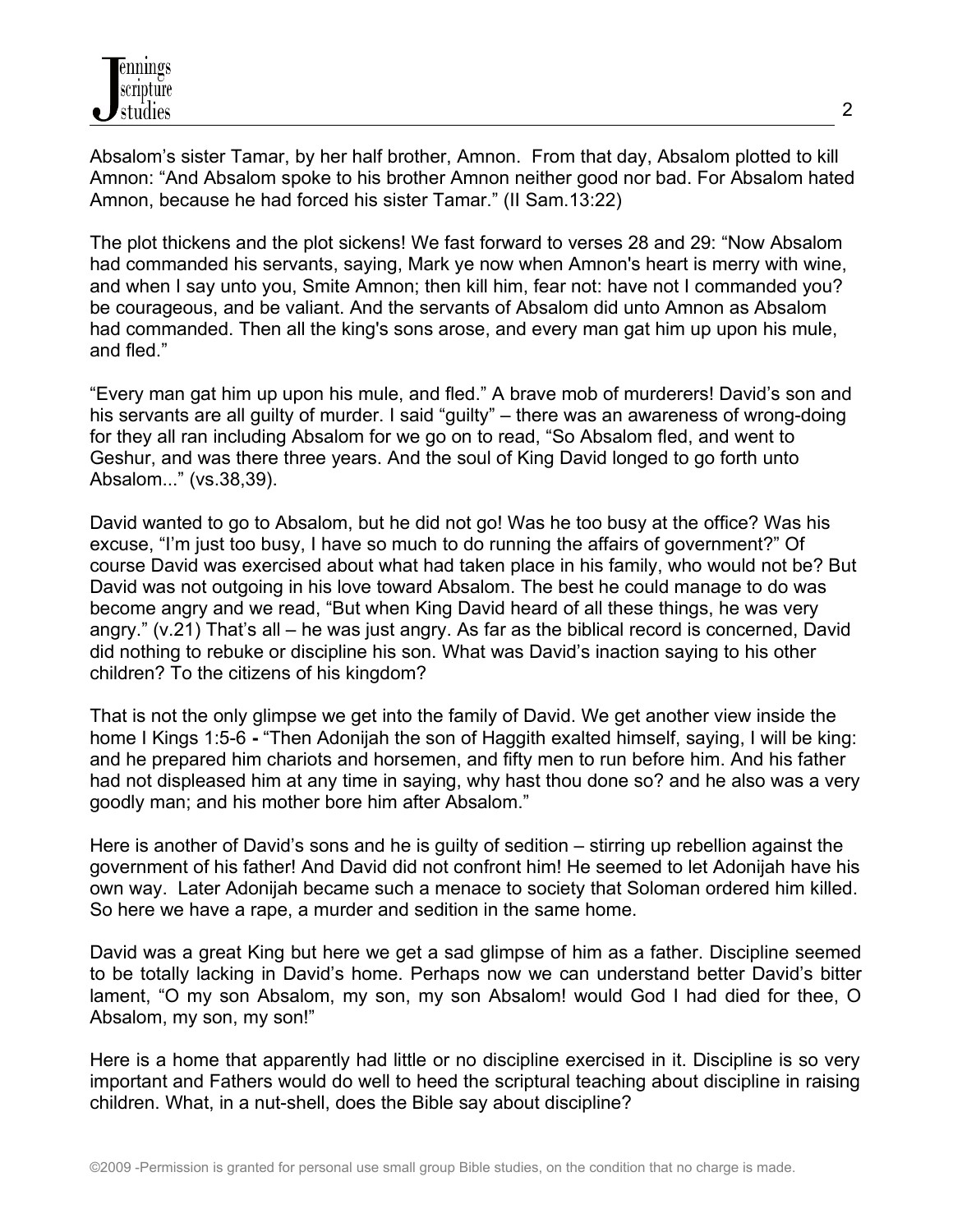A. Discipline Is Divine.

 Heb 12:6 "whom the LORD loves He chastens...." Our only example of a Perfect Father is God, our heavenly Father. He disciplines His children, and as one of them I am glad He does!

B. Discipline Is A Directive.

Prov. 22:6 "Train up a child in the way he should go." The Hebrew word for "train" is "châ nak" pronounced "*khaw-nak"* and means "to *initiate* or *discipline."* The Heavenly Father tells us earthly fathers to initiate and/or discipline our children in the way they should go, modern day psychologists notwithstanding.

C. Discipline Is Difficult.

Heb. 12:11a "no chastening for the present seemeth to be joyous…" As a parent, I never enjoyed disciplining my children.

D. Discipline Brings Delight.

Prov. 29:17 "Correct thy son, and he shall give thee rest; yea, he shall give delight unto thy soul." And again, Heb. 12:11b "nevertheless afterward it yieldeth the peaceable fruit of righteousness unto them which are exercised thereby."

You may hesitate to discipline because you think that you're being unkind to your children. Actually, when we do not discipline, we are being more than unkind – we are not loving them as we should. If we love our children, then we must admonish, rebuke, and discipline them for their own good and the good of society.

I am not advocating mistreatment or child abuse. What I am saying is this: children need to be disciplined. Our children not only need correction, they want it. If we do not give it to them, we are failing them. Some parents will discipline their pets but let their progeny run wild!

It is important to understand the difference between discipline and punishment. The purpose of punishment is to inflict penalty and focuses on the past. The purpose of discipline is to promote growth by looking to the future. Dads, our children are looking to us to train them and love them that they may grow up to be a blessing and not a curse to your family and society.

General Douglas McArthur wrote a prayer for his son. It is a prayer that all parents should pray often. :

**"Build me a son**, O Lord, who will be strong enough to know when he is weak, and brave enough to face himself when he is afraid; One who will be proud and unbending in honest defeat, and humble and gentle in victory.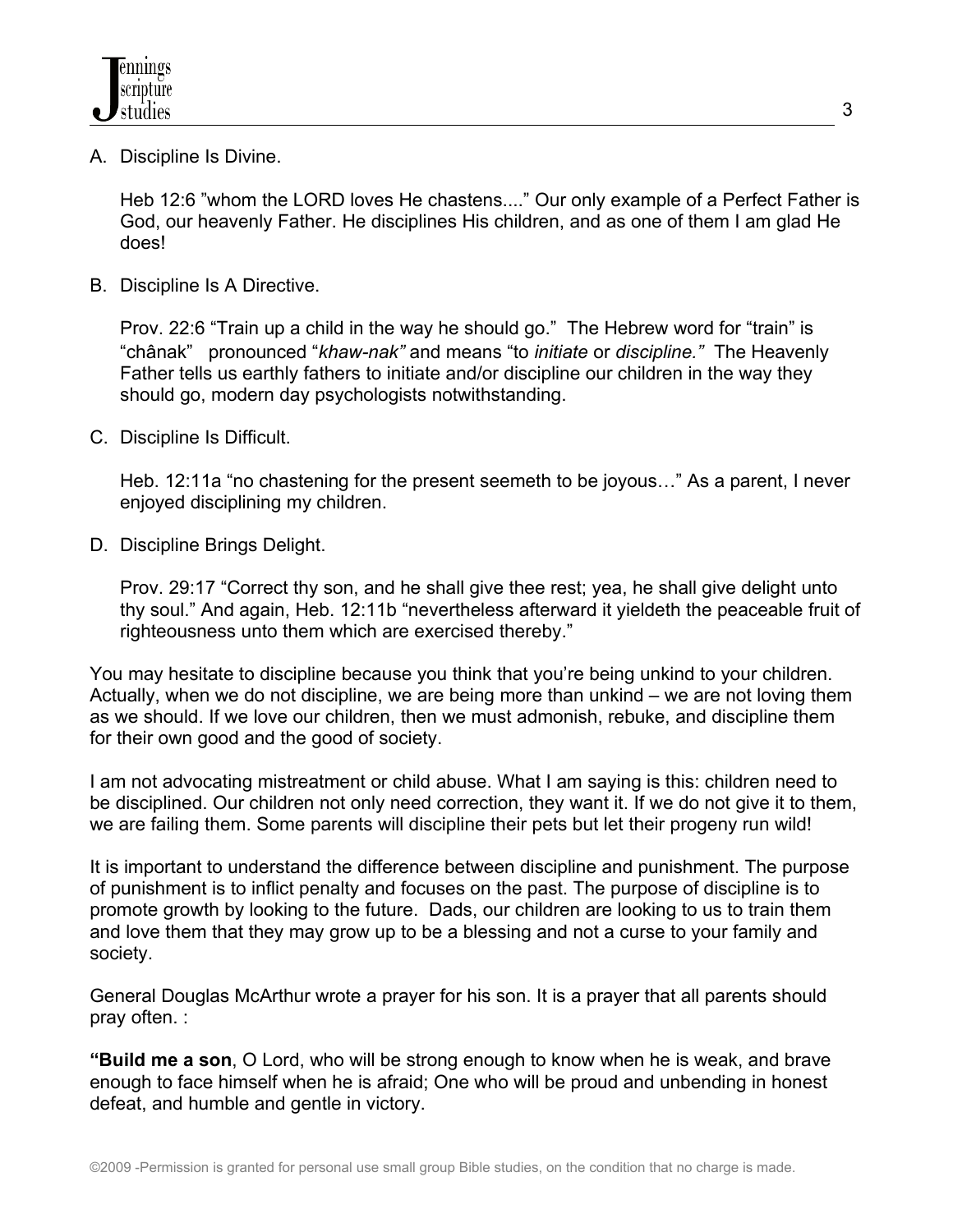**Build me a son** whose wishes will not take the place of deeds; a son who will know thee who knows himself. Build me a son whose heart will be clear, whose goals will be high; a son who will master himself before he seeks to master other men; one who will reach into the future and never forget the past.

**And after** all these things are his, add I pray, enough of a sense of humor so that he may not always be serious and give him humility, so that he may always remember the simplicity of true greatness, the open mind of true wisdom and the meekness of true strength. Then I, his father, will dare to whisper, 'I have not lived in vain.'"

David was a winner over the bear, the lion and Goliath; he had ruled well over his kingdom and led his armies to victory but he lost as a father. I know that sometimes a child will forsake the training of godly parents, but for several children from the same home to become a menace to society does not speak well of the parenting and discipline in that home. Absalom's home life was missing the ingredient of discipline. Consider now:

### **II. THE PUBLIC LIFE OF ABSALOM**.

Absalom had been in hiding for three years after he murdered his half-brother Amnon. There is no record that David tried to go to him and help him. After 3 tears Absalom came back to Jerusalem. BUT notice his father's attitude toward him recorded in II Sam. 14:24, 28: "And the king said, "Let him return to his own house, but do not let him see my face." So Absalom returned to his own house, but did not see the king's face. V. 28 "And Absalom dwelt two full years in Jerusalem, but did not see the king's face."

Absalom needed the assurance that his father still loved him, even though he certainly did not love what he had done. However, David seems to totally ignore Absalom. This caused Absalom to sulk and become more bitter. So Absalom said, "I'll get Dad's attention one way or another." Notice what he did:

A. Absalom's Subtlety. SAM. 15:1-6 – Absalom wanted to break free from insignificance and tedium. He was bored with life in the palace. He wanted some action. In the city gate, where the crowds went in and out he could be somebody. Absalom stood at the city gate and became the consummate politician, courting the people's favor and v.6 says, "so Absalom stole the hearts of the men of Israel." By his actions he was saying, "I will get my Father's attention one way or another!" After winning many friends and influencing people, he made his next move.

B. Absalom's Sedition. II SAM. 15:10-12 – Absalom gained the favor of enough people to topple his Father's government for, as v.12 indicates "the conspiracy was strong; for the people increased continually with Absalom." So he went to nearby Hebron and set up a shadow government.

David got word of Absalom's treason and abandoned the palace and left Jerusalem!

Why did this happen? Because of father failure! David failed his parental responsibility to disciple his children; he was too busy being King; he failed to discipline Amnon for rape; he failed to see Absalom's hatred for Amnon and make peace between his sons; he failed to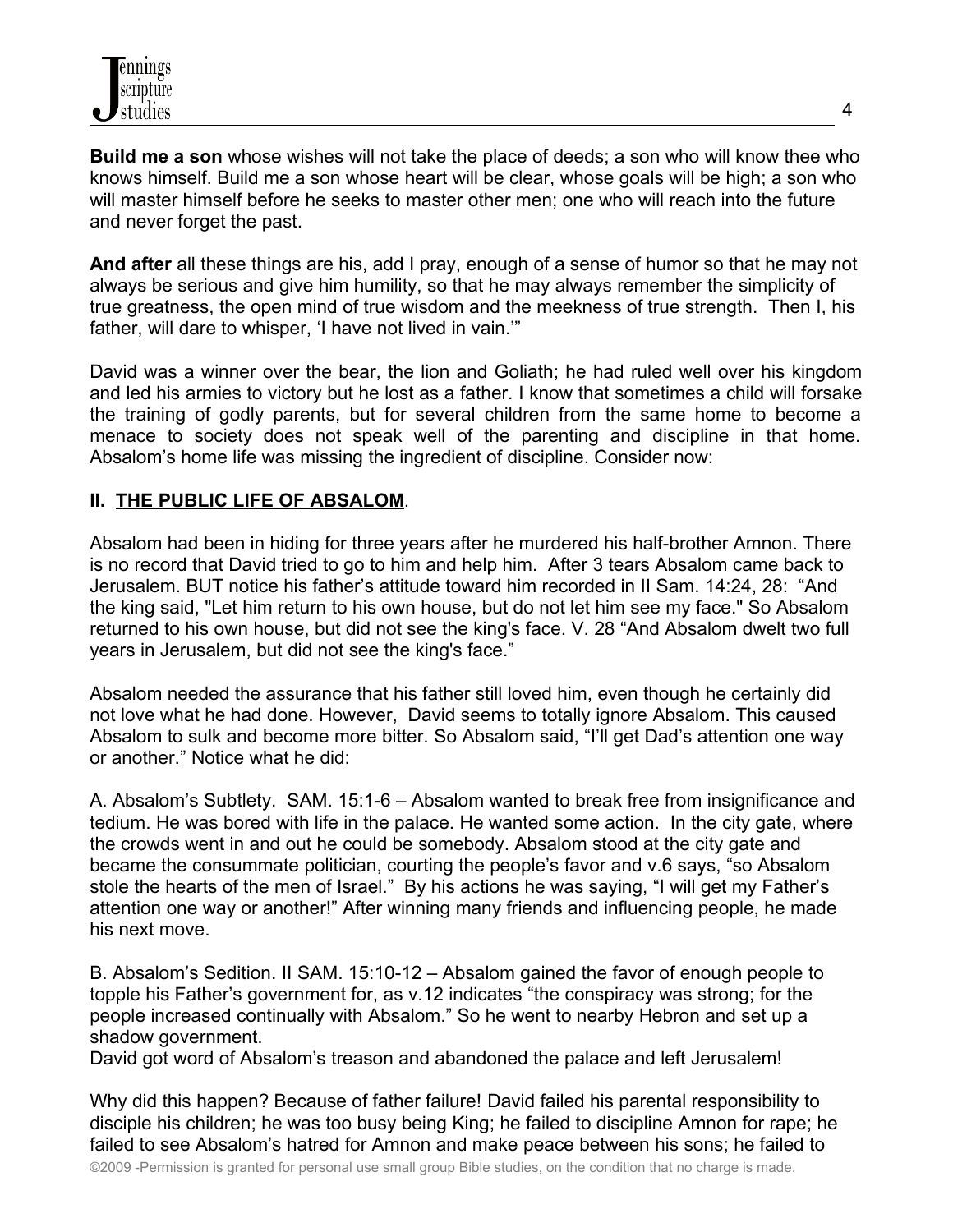show love and forgiveness; he failed to pass his own faith on to his sons. As a result Absalom almost destroyed the kingdom.

David was a gifted song writer, a giant killer, a renowned and respected king. But remember, he was but a man! He had his strengths and weaknesses like all of us. God paints him warts and all. We can learn from David's shortcomings if we desire to avoid the heartache that David experienced.

I came across an article entitled "The Prodigal Father" years ago and filed it away. I do not know the author but I am indebted to whoever wrote it because it sums up what I believe was Absalom's attitude toward David. Here it is:

"A certain man had two sons and one said to him, "Dad, give me the portion of your time, attention and companionship that I need to make you proud of me." And the father bought him a TV, a car and sent him to college believing he was doing his full duty. Not many days after, the father took his journey into the far country of stocks, bonds and high finance that do not interest a boy and there wasted his precious opportunity to be a pal to his son. He joined the clubs, rose through the ranks and became club president. He ate the food of the well-todo but no man gave him any real friendship. When he came to himself he said, many of these men have sons with whom they have comradeship and understanding while I perish with longing for my boy. I will arise and go to my boy and say to him, "Son, I have sinned against heaven and in your sight, and am no more worthy to be called your father. Just let me be your friend." But while he was afar off the son saw him and was ill at ease. The father said, "Son, I have sinned against heaven and in your sight, and am no more worthy to be called your father. Just let me be your friend." But the son said, "Not so fast. It's too late. There was a time I needed your companionship, counsel and advice but you were too busy. I got it anyway – from the wrong crowd and now I am wasted in body and wretched in my soul. It's too late for both of us!"

That story pretty well sums up the relationship that David and Absalom had – a bad lad and a sad Dad. But now to the closing chapter in Absalom's life. It is,

# **III. THE END OF LIFE FOR ABSALOM**.

Absalom lived a rebel's life and led a rebel army. His army confronted David's army and "there was a great slaughter that day of twenty thousand men." (II Sam. 18:7) David told his captains, "Deal gently for my sake with the young man, even with Absalom." (II Sa. 18:5) There is no way to deal gently with sin. You don't kill a snake by striking it with a feather!

### A. Absalom's Demise.

Absalom saw his army defeated then riding on his mule he tried to escape. In the process his mule ran under the low-hanging branches of an oak tree and Absalom's hair became entangled on the branch, the mule running from under him. There he hung, suspended by his pride – his massive head of hair. He had his hair cut once per year and it weighed over two pounds! (II Sam.14:26) Two pounds of hair, now that is one hairy dude to be sure. The quickest way to put an end to rebellion is to eliminate the rebels. This Joab did by dispatching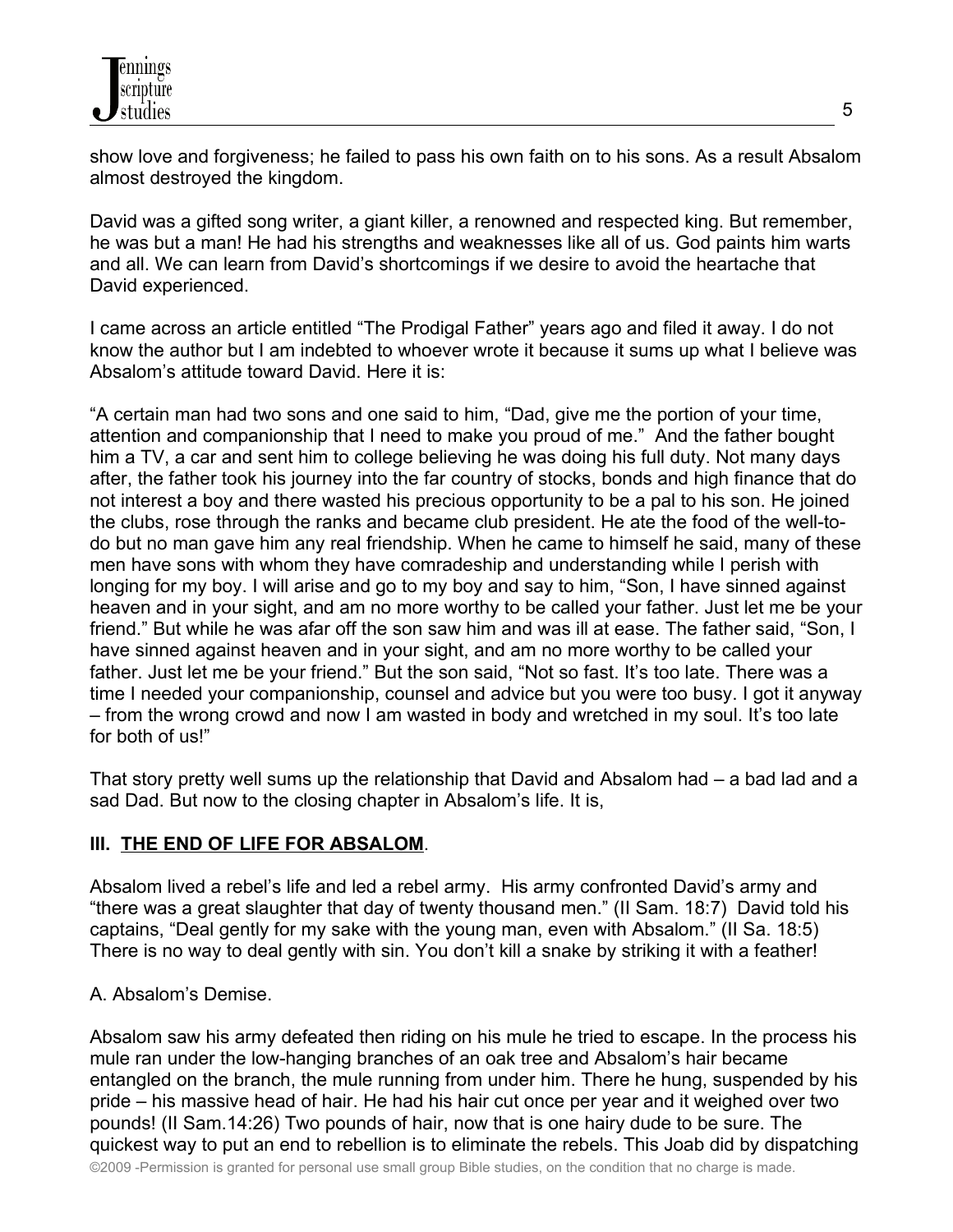Absalom with three javelins thrust into his heart. (II Sa. 18:14) This was a tragic end to an undisciplined life.

## B. David's Distress.

David received the news of the tragic death of Absalom and it was as though an arrow had pierced his own heart. See him, now, as he ascends the stairway to his bed chamber and as he goes he sobs "O my son Absalom, my son, my son Absalom! would God I had died for thee, O Absalom, my son, my son!" (II Sam. 18:33) David was now realizing the result of being soft with his son.

In many ways it is more difficult to grieve the loss of a bad son than a good one. The memory is tattooed with what could have been. How does one make peace with the fact that what could have been will never be? There is the matter of guilt to deal with. Gone forever is the hope that someday, somehow everything will be made right.

A pastor friend of mine told the following story in the church of which I was then pastor: "Before the Lord stepped in and got my attention I was too busy working to go to church. My son went with his mom and he begged me to go with him to church. I kept promising but did not go. Then Father's Day came around and my boy begged me to go with him to church on Father's Day because they were going to honor the fathers. I promised him I would go. He was so happy!

But when Sunday came, I had a chance to work and did not go with him to church. My son was really disappointed. I felt guilty about it and I took the money I had made from working that Sunday and went out and bought him a bicycle to make up for not going to church with him.

He helped me take it out of the carton and put it together and then he got on it and I watched him ride off down the sidewalk. He came to the street corner and since he was new at bike riding he failed to stop and a car hit him and killed him. God had to take my son to heaven to get my attention. I surrendered to the Lord and then He called me to preach. I've been trying to get Mothers & Dads to be better parents ever since."

### **CONCLUSION**

Fathers, before you beat yourself up for your parenting failures, let me remind you of 3 things:

- One, there are no perfect fathers, except our Heavenly Father;
- Two, we can all be better fathers if we will work at it;
- three, we do not parent alone. The Heavenly parent wants to help us be better earthly parents.

Chuck Swindoll, in his book, "The Strong Family," says this: "C'mon dads…Let's start saying no to more and more of the things that pull us farther and farther away from the ones who need us the most…You're not perfect? So, what else is new? You don't know exactly how to pull it off? Welcome to the club…your family doesn't expect profound perfection, command performances, or a superhuman plan. Just you warts and all…Let's get started."

©2009 -Permission is granted for personal use small group Bible studies, on the condition that no charge is made.